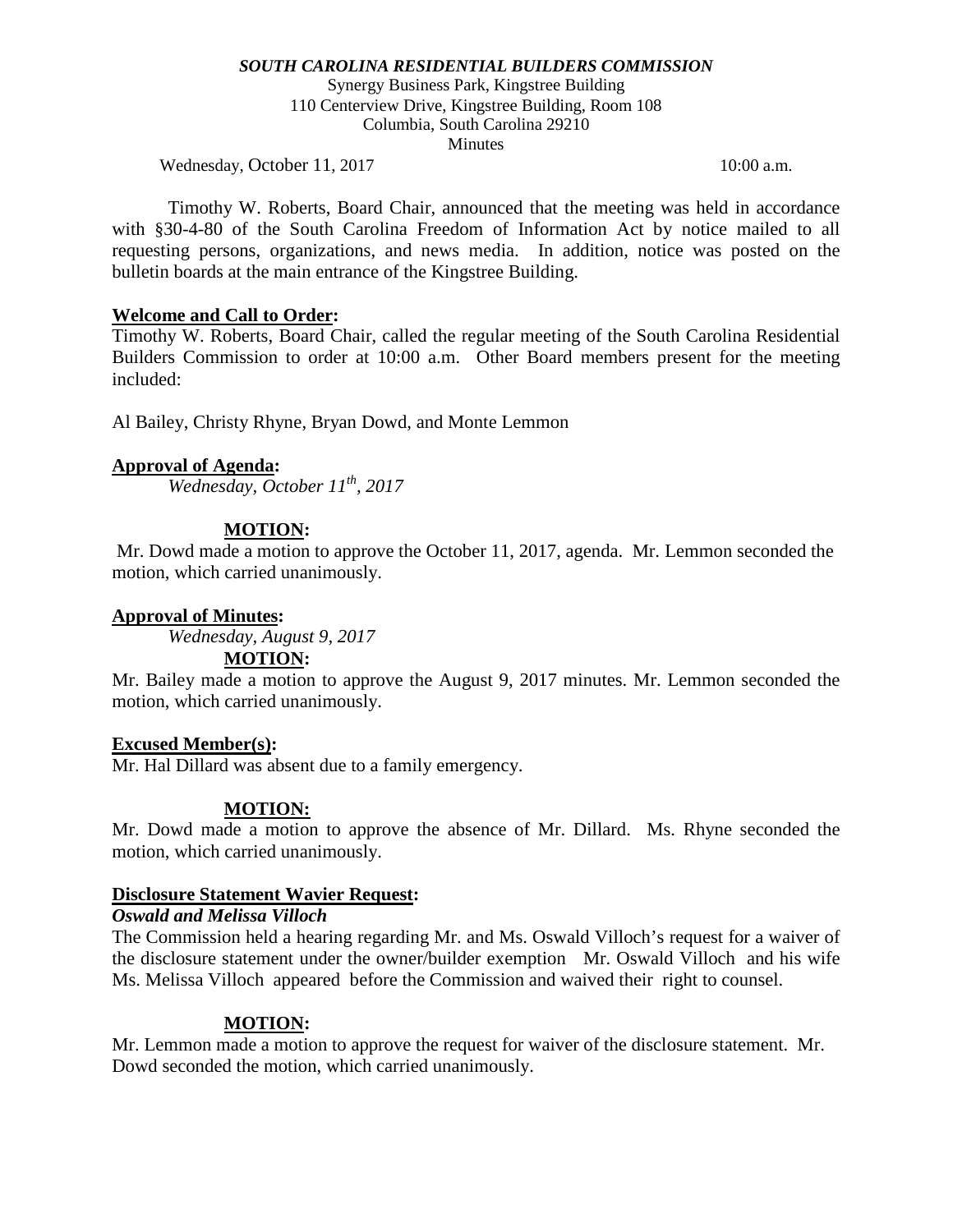Synergy Business Park, Kingstree Building 110 Centerview Drive, Kingstree Building, Room 108 Columbia, South Carolina 29210 **Minutes** 

Wednesday, October 11, 2017 10:00 a.m.

#### **Application/License Reviews:**

#### *Daniel Kenny*

The Commission held an application review regarding Daniel Kenny. Mr. Kenny appeared before the Commission and waived his right to counsel.

#### **MOTION:**

Ms. Rhyne made a motion to allow Mr. Kenny to sit for the exam. Mr. Lemmon seconded the motion, which carried unanimously.

#### *Duane G. Lantis*

The Commission held an application review regarding Mr. Duane G. Lantis. Mr. Lantis appeared before the Commission and waived his right to counsel

# **MOTION:**

Mr. Bailey made a motion to allow Mr. Lantis to sit for the exam. Mr. Lemmon seconded the motion, which carried unanimously.

#### *James A Johnson*

The Commission held an application review regarding Mr. James A Johnson. Mr. Johnson appeared before the Commission and waived his right to counsel

## **MOTION:**

Mr. Dowd made a motion to allow Mr. Johnson to sit for the exam. Ms. Rhyne seconded the motion, which carried unanimously.

#### *Neal Hilal*

The Commission held an application review regarding Mr. Neal Hilal. Mr. Hilal appeared before the Commission and waived his right to counsel

#### **MOTION:**

Ms. Rhyne made a motion to enter into executive session to receive legal advice regarding the application for Mr. Neal Hilal. Mr. Dowd seconded the motion, which carried unanimously.

#### **MOTION:**

Mr. Dowd made a motion to exit executive session after receiving legal advice regarding the application for Mr. Neal Hilal. Ms. Rhyne seconded the motion, which carried unanimously.

#### **MOTION:**

Mr. Bailey made a motion to allow Mr. Hilal to sit for the exam. Ms. Rhyne seconded the motion, which did not carry unanimously. Mr. Dowd opposed.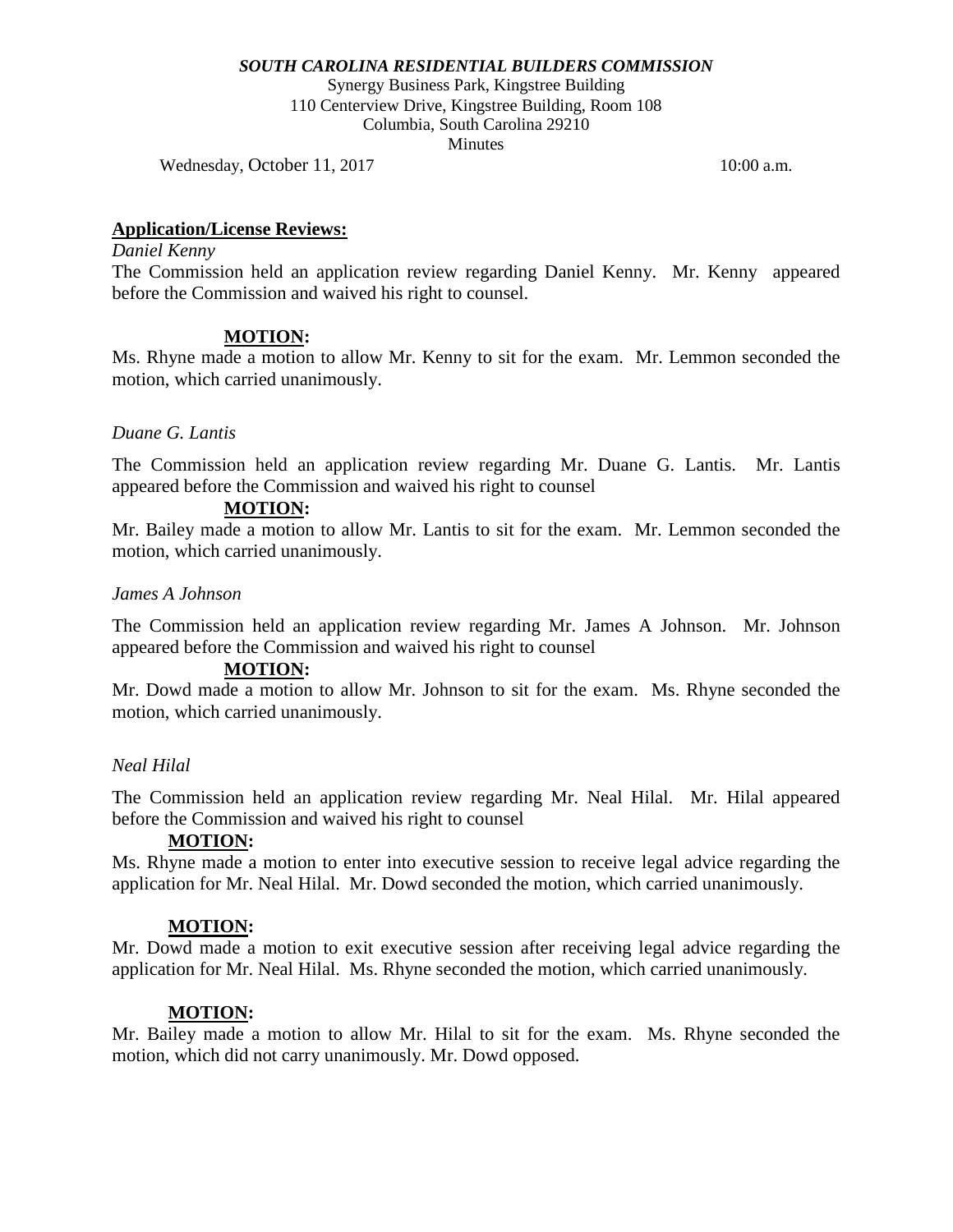Synergy Business Park, Kingstree Building 110 Centerview Drive, Kingstree Building, Room 108 Columbia, South Carolina 29210 **Minutes** 

Wednesday, October 11, 2017 10:00 a.m.

#### *Daniel Cotton*

The Commission held an application review regarding Mr. Daniel Cotton. Mr. Cotton appeared before the Commission and waived his right to counsel.

## **MOTION:**

Mr. Bailey made a motion to deny Mr. Johnson's application for licensure at this time. Mr. Lemmon seconded the motion, which carried unanimously.

#### *Nicholas Patenaude*

The Commission held an application review regarding Mr. Nicholas Patenaude. Mr. Patenaude appeared before the Commission and waived his right to counsel.

#### **MOTION:**

Mr. Dowd made a motion to allow Mr. Patenaude to sit for the exam. Mr. Lemmon seconded the motion, which did not carry unanimously. Mr. Bailey opposed.

## *Fredrick Pethel*

The Commission held an application review regarding Mr. Fredrick Pethel. Mr. Pethel appeared before the Commission and waived his right to counsel.

## **MOTION:**

Mr. Lemmon made a motion to allow Mr. Pethel to sit for the exam. Ms. Rhyne seconded the motion, which carried unanimously.

#### *Dennis Krasnyanskiy*

The Commission held an application review regarding Mr. Dennis Krasnyanskiy. Mr. Krasnyanskiy appeared before the Commission and waived his right to counsel.

## **MOTION:**

Mr. Dowd made a motion to allow Mr. Krasnyanskiy to sit for the exam. Ms. Rhyne seconded the motion, which carried unanimously.

## *Adam Rosado*

Mr. Adam Rosado did not appear before the Commission

## **MOTION:**

No motions were made.

#### *Christopher Ducharme*

The Commission held an application review regarding Mr. Christopher Ducharme. Mr. Ducharme appeared before the Commission and waived his right to counsel.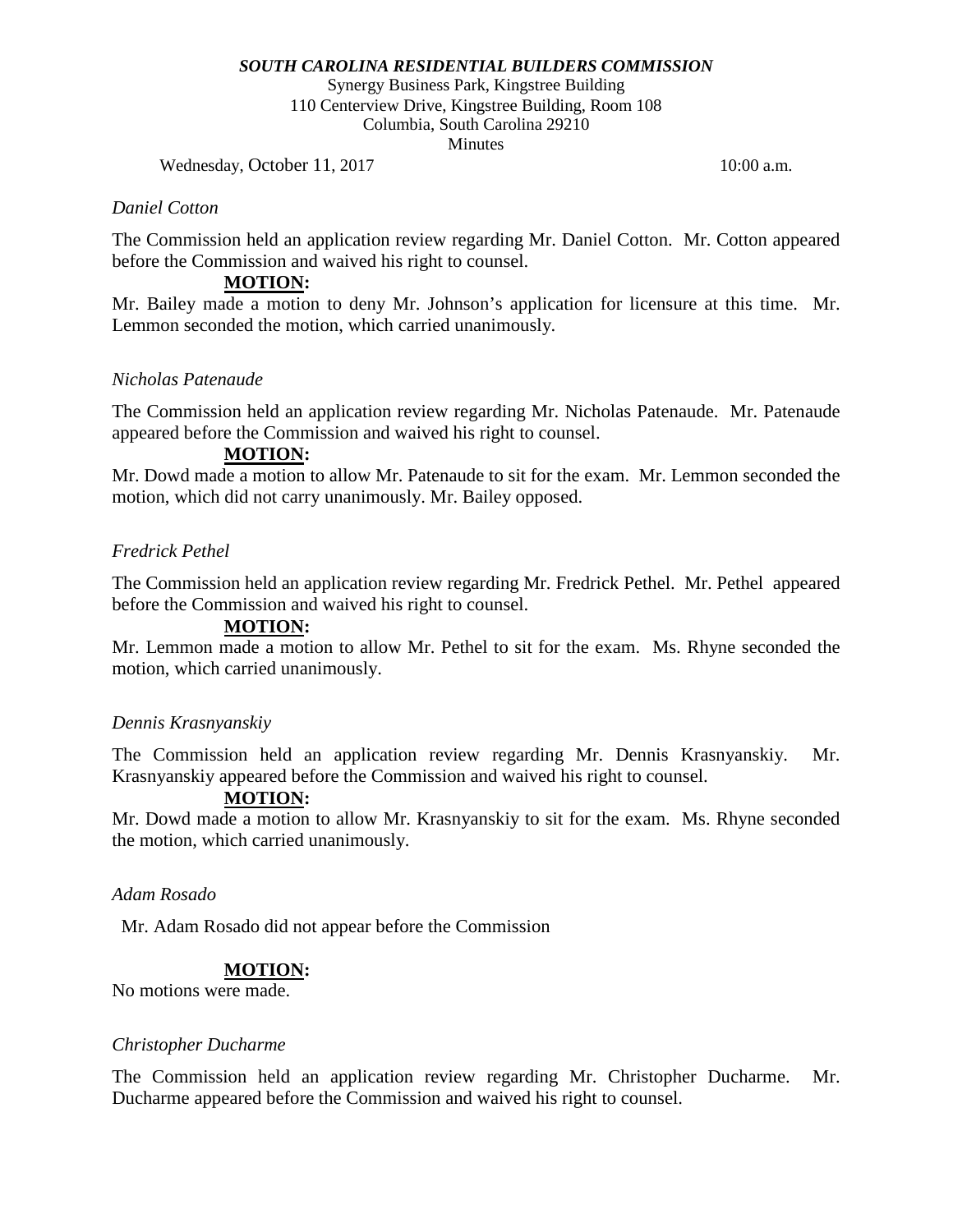Synergy Business Park, Kingstree Building 110 Centerview Drive, Kingstree Building, Room 108 Columbia, South Carolina 29210 **Minutes** 

Wednesday, October 11, 2017 10:00 a.m.

# **MOTION:**

Mr. Bailey made a motion to deny Mr. Ducharme's application for licensure at this time due to lack of recent experience. Mr. Dowd seconded the motion, which carried unanimously.

## *James Dickinson*

The Commission held an application review regarding Mr. James Dickinson. Mr. Dickinson appeared before the Commission and waived his right to counsel.

# **MOTION:**

Mr. Bailey made a motion to allow Mr. Dickinson to sit for the exam. Mr. Dowd seconded the motion, which carried unanimously.

## *Kristopher Fox*

The Commission held an application review regarding Mr. Kristopher Fox. Mr. Fox appeared before the Commission and waived his right to counsel.

#### **MOTION:**

Mr. Lemmon made a motion to allow Mr. Fox to sit for the exam. Mr. Bailey seconded the motion, which carried unanimously.

#### *Stuart Hallman*

The Commission held an application review regarding Mr. Stuart Hallman. Mr. Hallman appeared before the Commission with his witness Mr. Michael Hannon and waived his right to counsel.

## **MOTION:**

Ms. Rhyne made a motion to allow Mr. Hallman to sit for the exam. Mr. Bailey seconded the motion, which carried unanimously.

## *Nathanial Geathers*

The Commission held an application review regarding Mr. Nathaniel Geathers. Mr. Geathers appeared before the Commission and waived his right to counsel.

## **MOTION:**

Mr. Bailey made a motion to approve Mr. Geathers for a Specialty Registration. Mr. Lemmon seconded the motion, which carried unanimously.

## *Robert McGlothlen*

The Commission held an application review regarding Mr. Robert McGlothlen. Mr. McGlothlen appeared before the Commission and waived his right to counsel.

## **MOTION:**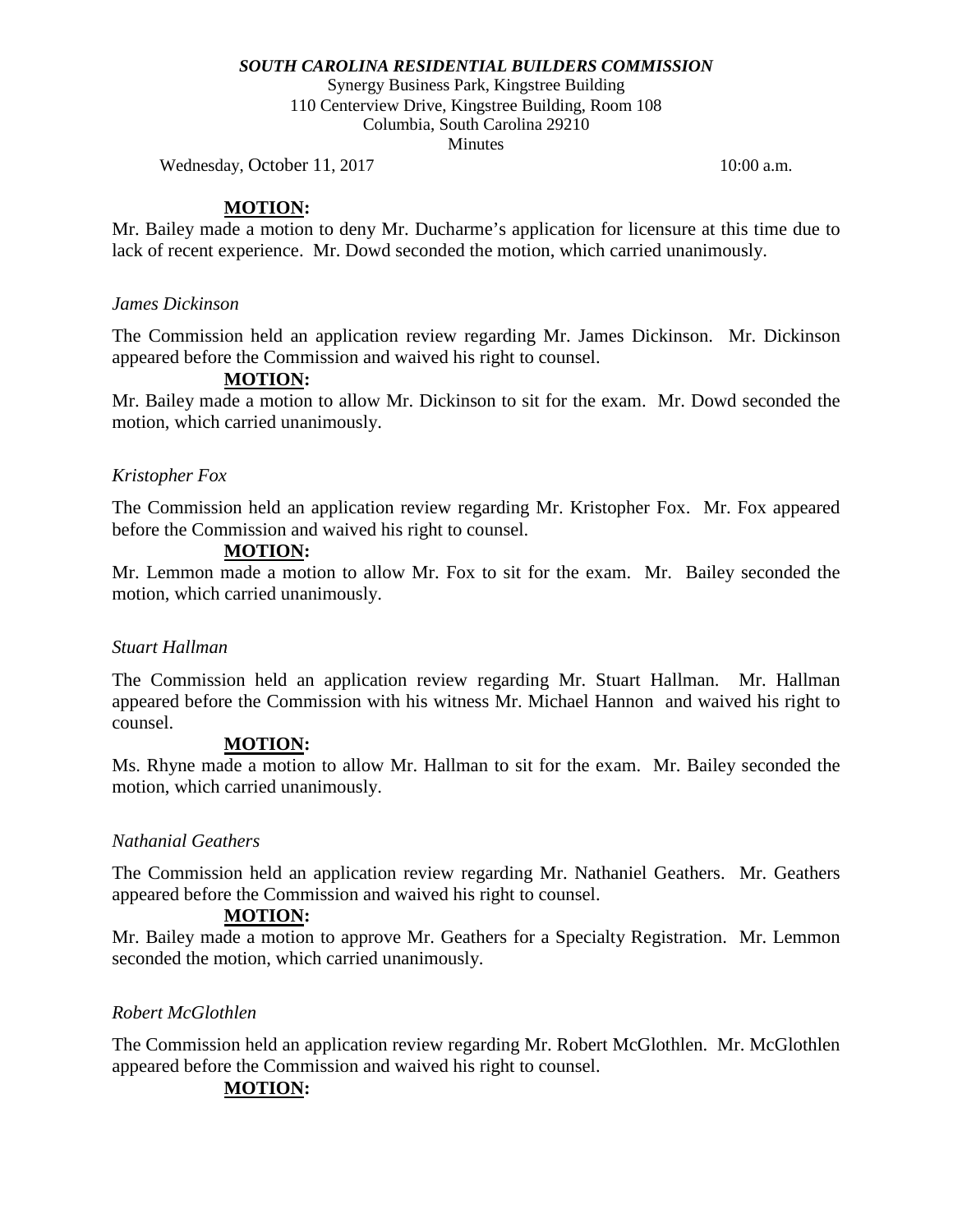Synergy Business Park, Kingstree Building 110 Centerview Drive, Kingstree Building, Room 108 Columbia, South Carolina 29210 **Minutes** 

Wednesday, October 11, 2017 10:00 a.m.

Mr. Bailey made a motion to allow Mr. McGlothlen to sit for the exam. Ms. Rhyne seconded the motion, which carried unanimously.

#### *Vincent Sawyer*

The Commission held an application review regarding Mr. Vincent Sawyer. Mr. Sawyer appeared before the Commission and waived his right to counsel.

# **MOTION:**

Mr. Lemmon made a motion to allow Mr. Sawyer to sit for the exam. Ms. Rhyne seconded the motion, which carried unanimously.

## *Joshua Henry*

The Commission held an application review regarding Mr. Joshua Henry. Mr. Henry appeared before the Commission and waived his right to counsel.

## **MOTION:**

Mr. Dowd made a motion to approve Mr. Henry for a Residential Specialty Registration. Ms. Rhyne seconded the motion, which carried unanimously.

#### *Bobby Evans*

The Commission held an application review regarding Mr. Bobby Evans. Mr. Evans appeared before the Commission and waived his right to counsel.

## **MOTION:**

Mr. Bailey made a motion to approve Mr. Evan's specialty registration with the condition that he submit a updated SLED report at each renewal, and if he is convicted of any further criminal charges he shall be required to reappear before the Commission. Ms. Rhyne seconded the motion, which did not carry unanimously. Mr. Dowd and Mr. Lemmon opposed. Mr. Roberts voted affirmatively and the motion carried.

## *Christopher Sims*

The Commission held an application review regarding Mr. Christopher Sims. Mr. Sims appeared before the Commission and waived his right to counsel.

## **MOTION:**

Mr. Lemmon made a motion to approve Mr. Sims specialty registration with the condition that he submit an updated SLED report at each renewal, and if he is convicted of any further criminal charges he shall be required to reappear before the Commission. Mr. Bailey seconded the motion, which did not carry unanimously. Mr. Dowd and Ms. Rhyne opposed. Mr. Roberts voted affirmatively and the motion carried.

## **Hearing Officer Recommendation – Final Order Hearings**: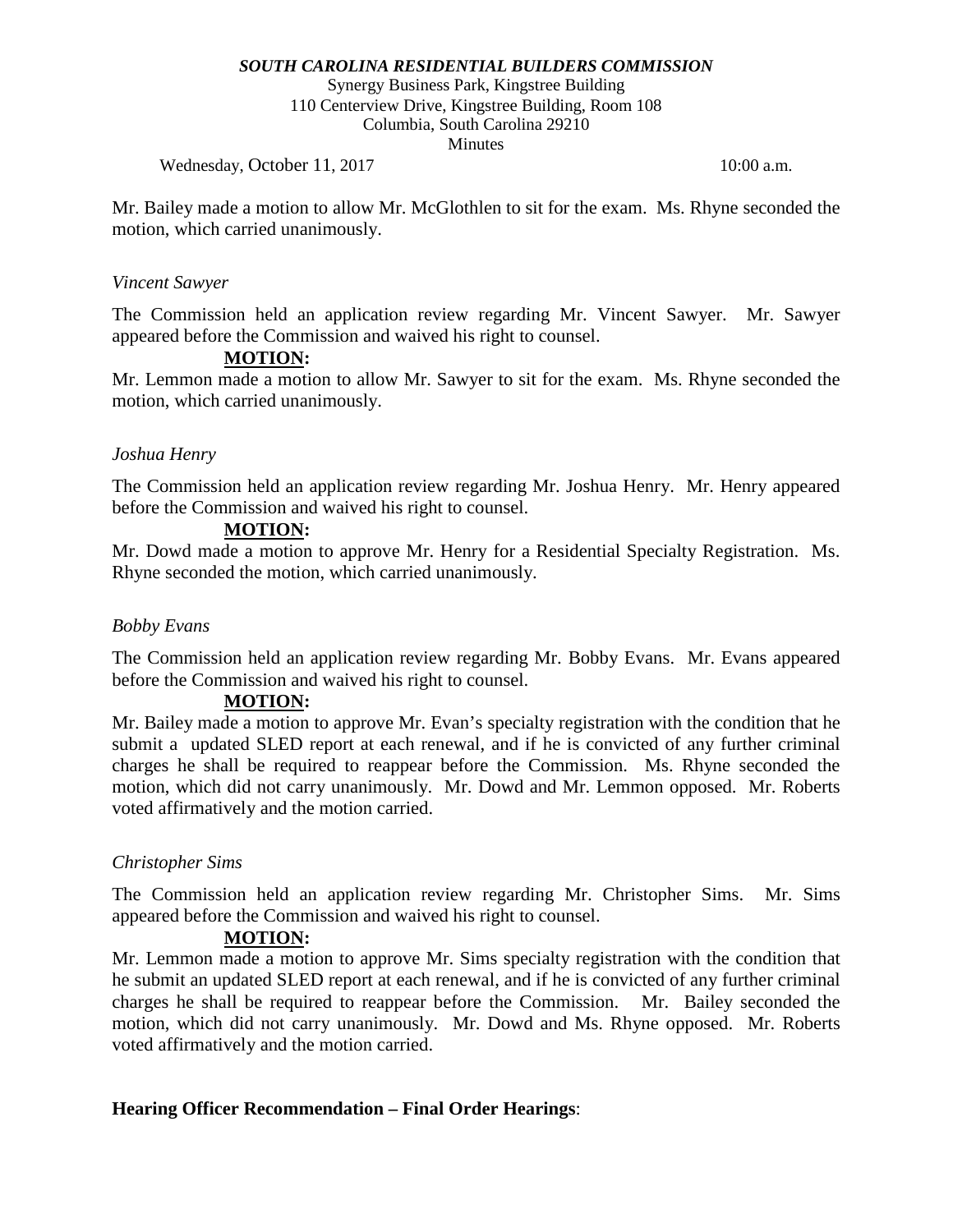Synergy Business Park, Kingstree Building 110 Centerview Drive, Kingstree Building, Room 108 Columbia, South Carolina 29210 Minutes

Wednesday, October 11, 2017 10:00 a.m.

*David P Fautley (Case No.: 2016-216)*

 Ms. Erin Baldwin, Esq. represented the State and requested the Board uphold the Hearing Officer's Recommendation(s).

## **MOTION:**

Mr. Bailey made a motion to accept the Hearing Officer's recommendation(s). Ms. Rhyne seconded the motion, which carried unanimously.

#### *John P Smith (Case# 2015-83)*

 Mr. Daniel Gourley, Esq. represented the State and requested the Board uphold the Hearing Officer's Recommendation(s). Mr. Tim Roberts served as the hearing officer and therefore recused himself.

#### **MOTION:**

Ms. Rhyne made a motion to accept the Hearing Officer's recommendation(s). Mr. Lemmon seconded the motion, which carried unanimously.

#### *Ryan Kaiser (Case# 2016-578)*

 Mr. Kyle Tennis, Esq. represented the State and requested the Board uphold the Hearing Officer's Recommendation(s). Mr. Ryan Kaiser appeared and was represented by Mr. Joshua Henderson, Esq. Mr. Tim Roberts served as the hearing office and recused himself.

## **MOTION:**

Ms. Rhyne made a motion to enter into executive session for legal advice regarding the Hearing officer Recommendation for Mr. Ryan Kaiser. Mr. Dowd seconded the motion, which carried unanimously.

## **MOTION:**

Mr. Dowd made a motion to exit executive session after receiving legal advice regarding the Hearing Officer Recommendation for Mr. Ryan Kaiser. Ms. Rhyne seconded the motion, which carried unanimously

## **MOTION:**

Mr. Dowd made a motion to uphold the Hearing office Recommendation with the exception to allow the builder to pay the homeowner directly in lieu of filing for the bond claim. Ms. Rhyne seconded the motion, which carried unanimously

Mr. Tim Roberts returned to the meeting.

*Benjamin C Gecy (Case #.: 2015-159)*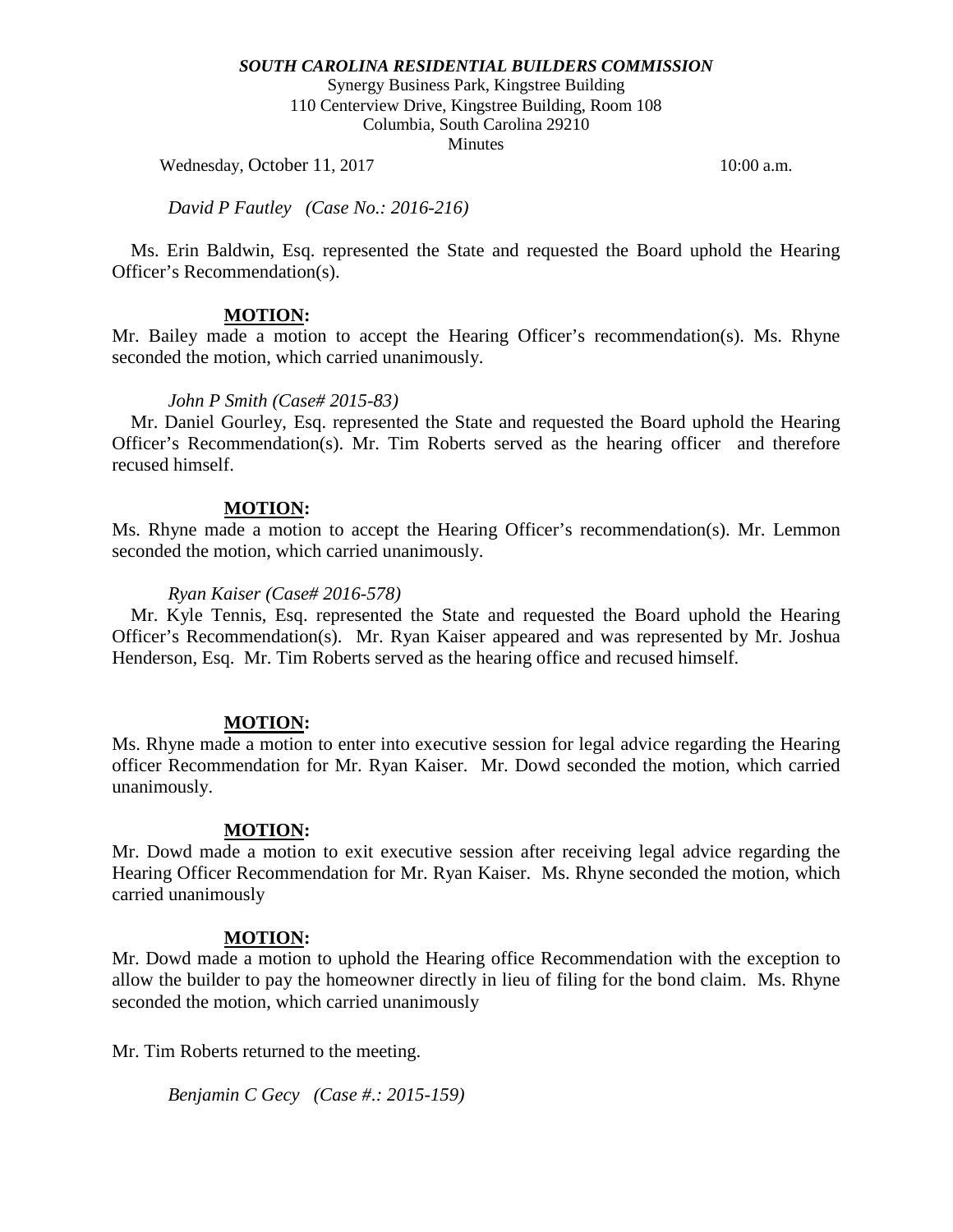Synergy Business Park, Kingstree Building 110 Centerview Drive, Kingstree Building, Room 108 Columbia, South Carolina 29210 **Minutes** 

Wednesday, October 11, 2017 10:00 a.m.

 Ms. Erin Baldwin, Esq. represented the State and requested the Board uphold the Hearing Officer's Recommendation(s). Mr. Benjamin Gecy appeared.

#### **MOTION:**

Ms. Rhyne made a motion to accept the Hearing Officer's recommendation(s). Mr. Bailey seconded the motion, which carried unanimously.

#### *David Bridges Jr (Case# 2012-469; 2014-188; and 2014-353)*

 Mr. Daniel Gourley, Esq. represented the State and requested the Board uphold the Hearing Officer's Recommendation(s). Mr. Al Bailey served as the Hearing officer and recused himself.

## **MOTION:**

Mr. Lemmon made a motion to accept the Hearing Officer's recommendation(s). Ms. Rhyne seconded the motion, which carried unanimously.

## *Brian K Grissom (Case #: 2015-544)*

 Mr. Daniel Gourley, Esq. represented the State and requested the Board uphold the Hearing Officer's Recommendation(s). Mr. Al Bailey served as the Hearing officer and recused himself. Ms. Christy Rhyne recused herself.

## **MOTION:**

Mr. Lemmon made a motion to accept the Hearing Officer's recommendation(s). Mr. Dowd seconded the motion, which carried unanimously.

*Ms. Christy Rhyne returned to the meeting.*

*\*

## *Jerry Singletary (Case # 2016-345 and 2016-686)*

 Mr. Daniel Gourley, Esq. represented the State and requested the Board uphold the Hearing Officer's Recommendation(s). Mr. Al Bailey served as the Hearing officer and recused himself.

## **MOTION:**

Ms. Rhyne made a motion to accept the Hearing Officer's recommendation(s). Mr. Dowd seconded the motion, which carried unanimously.

#### *Brian J Sherald (Case # 2015-687; 2016-14)*

 Mr. Daniel Gourley, Esq. represented the State and requested the Board uphold the Hearing Officer's Recommendation(s). Mr. Al Bailey served as the Hearing officer and recused himself.

#### **MOTION:**

Ms. Rhyne made a motion to accept the Hearing Officer's recommendation(s). Mr. Dowd seconded the motion, which carried unanimously.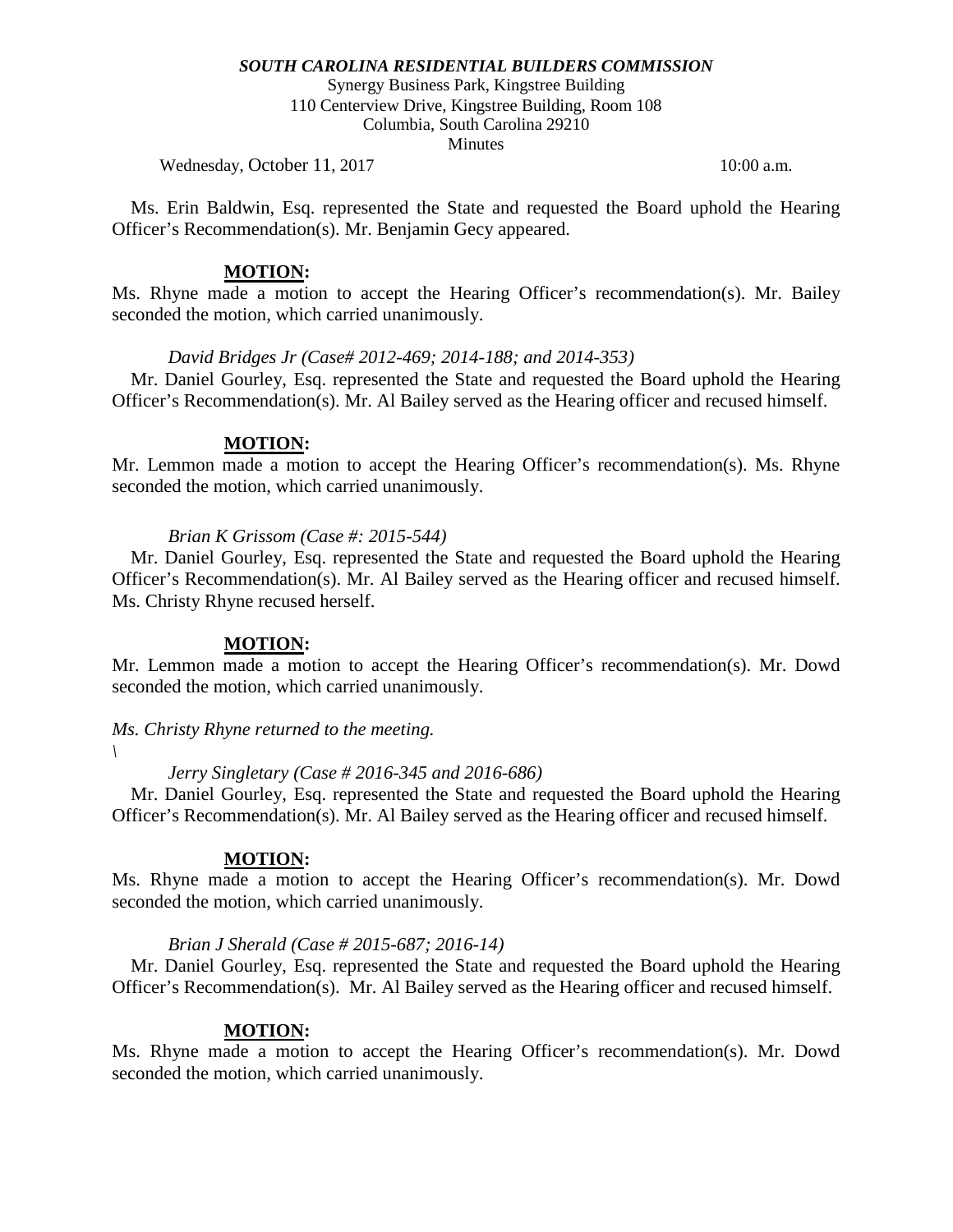Synergy Business Park, Kingstree Building 110 Centerview Drive, Kingstree Building, Room 108 Columbia, South Carolina 29210 **Minutes** 

Wednesday, October 11, 2017 10:00 a.m.

#### *Larry Tyler (Case# 2015-742)*

 Mr. Daniel Gourley, Esq. represented the State and requested the Board uphold the Hearing Officer's Recommendation(s). Mr. Al Bailey served as the Hearing officer and recused himself.

#### **MOTION:**

Ms. Rhyne made a motion to accept the Hearing Officer's recommendation(s). Mr. Dowd seconded the motion, which carried unanimously.

*Mr. Al Bailey returned to the meeting.* 

## *Jeff Crolley (Case #: 2016-631)*

 Mr. Daniel Gourley, Esq. represented the State and requested the Board uphold the Hearing Officer's Recommendation(s).

#### **MOTION:**

Mr. Dowd made a motion to accept the Hearing Officer's recommendation(s). Mr. Bailey seconded the motion, which carried unanimously.

#### *G Dale Few (Case #: 2016-65)*

 Mr. Daniel Gourley, Esq. represented the State and requested the Board uphold the Hearing Officer's Recommendation(s).

## **MOTION:**

Mr. Bailey made a motion to accept the Hearing Officer's recommendation(s). Ms. Rhyne seconded the motion, which carried unanimously.

## **Proposed Regulation Amendments**

#### *MOTION:*

Mr. Dowd made a motion to approve the proposed changes to SC Regulation 106-1 to clarify gas piping and the installation of solar panels with some additional language and SC Regulation 106- 2 so as not to conflict with a statue in practice act. Ms. Rhyne seconded the motion, which carried unanimously.

#### **Administrator's Remarks for Information:**

*No remarks at this time*

## **Office of General Counsel (OGC Report)**

#### *Kyle Tennis*

Mr. Tennis reported that OGC has 109 open cases, 51 cases pending action, 14 cases are pending consent agreements or memorandum of agreements,12 cases are pending disciplinary hearings, 17 cases pending final order hearings, 6 cases are pending ALC Hearing, 34 cases have been closed and there are 4 cases on appeal at this time.